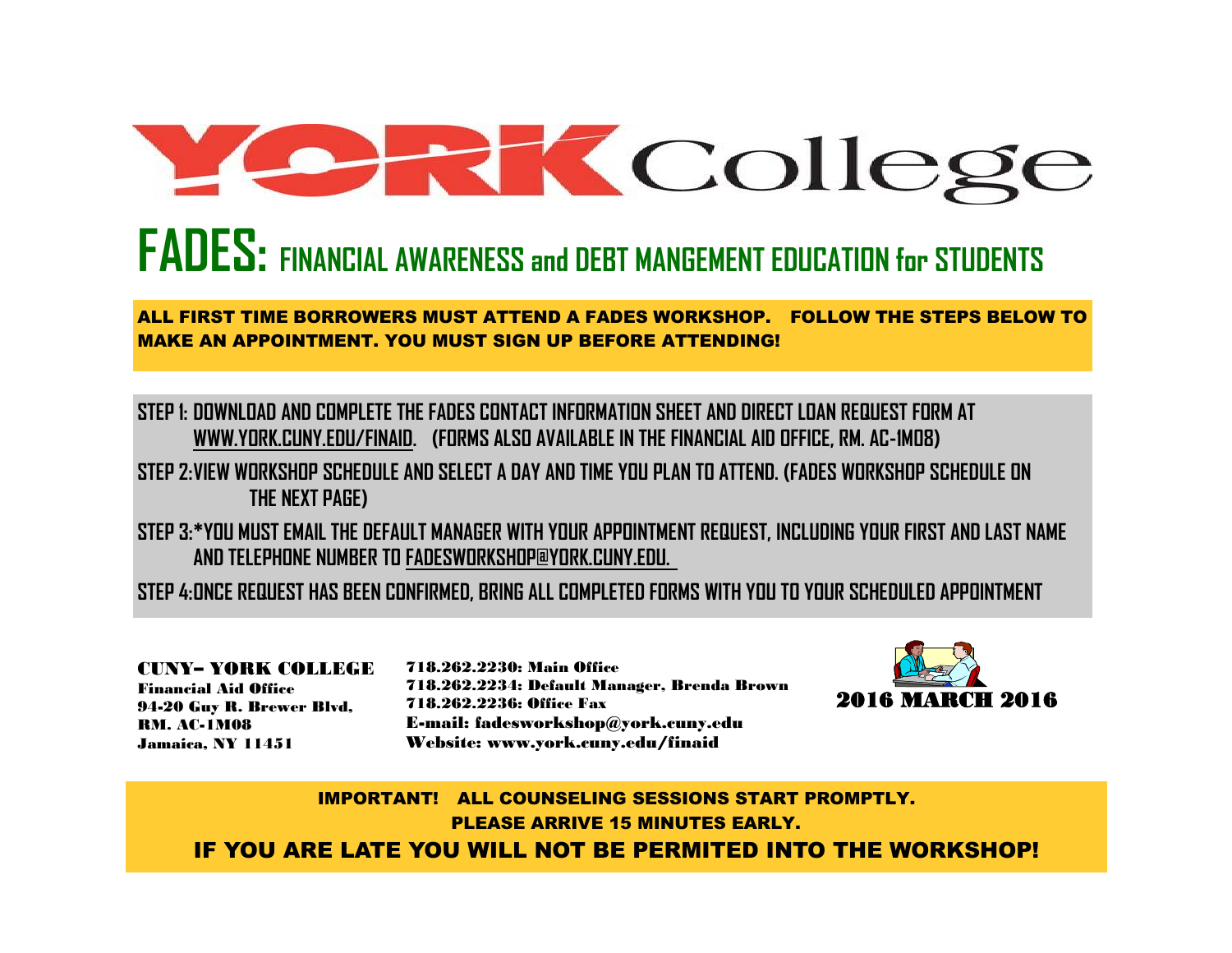

## IMPORTANT! ALL COUNSELING SESSIONS START PROMPTLY. PLEASE ARRIVE 15 MINUTES EARLY. IF YOU ARE LATE YOU WILL NOT BE PERMITED INTO THE WORKSHOP!

| <b>WEDNESDAY</b> | <b>MARCH 9</b><br><b>MARCH 16</b>                     | 10:30AM - 12: 00PM | <b>Rm. AC-1C07</b> |
|------------------|-------------------------------------------------------|--------------------|--------------------|
| <b>THURSDAY</b>  | <b>MARCH 10</b><br><b>MARCH 17</b><br><b>MARCH 31</b> | 11:00AM - 12: 30PM | <b>Rm. AC-1C07</b> |
| <b>FRIDAY</b>    | <b>MARCH 4</b>                                        | 10:30AM - 12:00PM  | <b>Rm. AC-1B04</b> |

718.262.2230: Main Office 718.262.2234: Default Manager, Brenda Brown 718.262.2236: Office Fax E-mail: fadesworkshop@york.cuny.edu Website: www.york.cuny.edu/finaid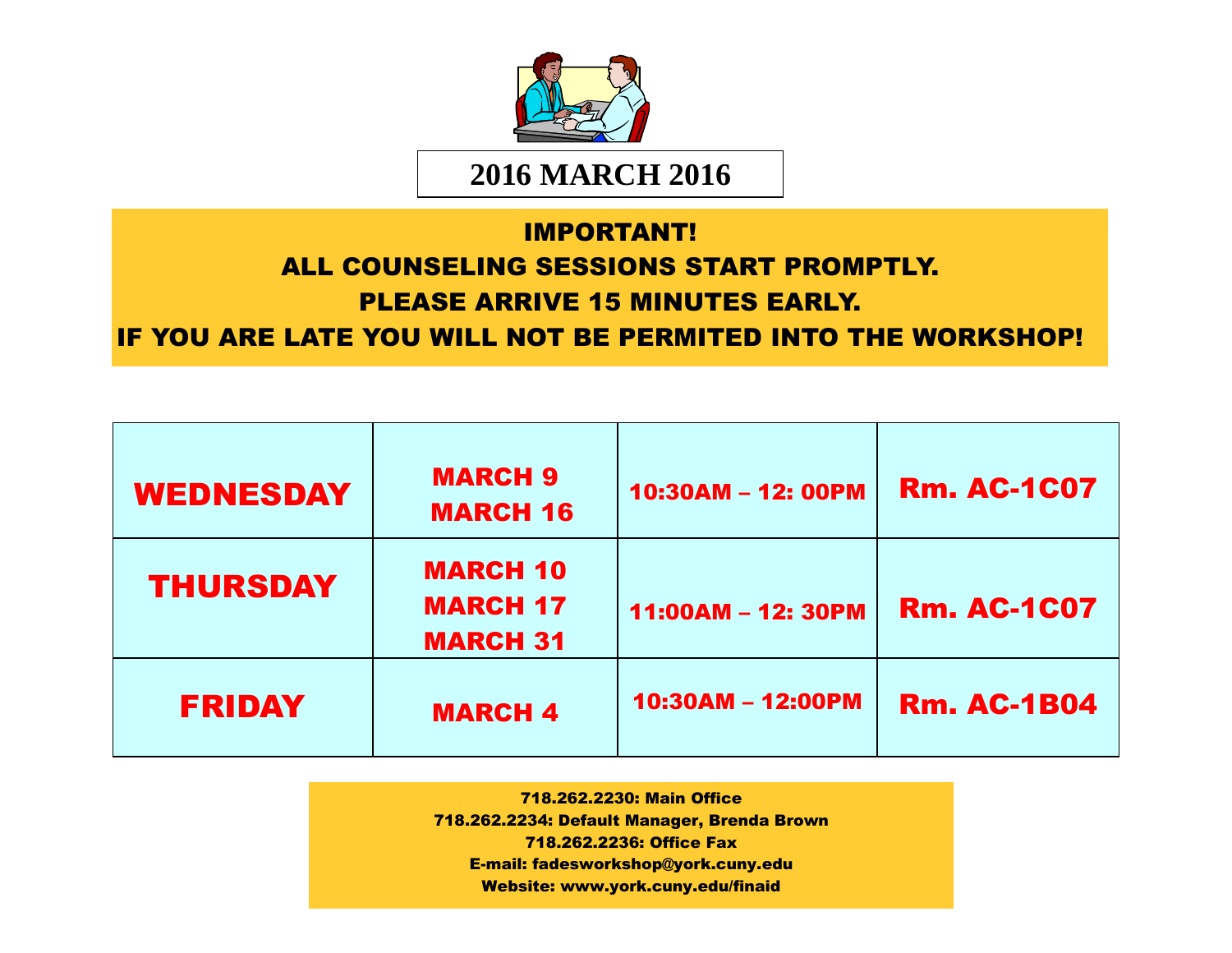FADES PROGRAM @ **14-20 Guy R. Brewer Blvd., Rm. AC-1M08 · Jamaica, NY 11451** 

**Financial Awareness and Debt Management Education for Students**

#### **FEDERAL DIRECT LOAN ENTRANCE COUNSELING CONTACT INFORMATION FORM** *\*\*\*COMPLETE THIS FORM USING BLUE OR BLACK INK ONLY\*\*\**

| <b>ENROLLMENT INFORMATION</b>                                 | <u>COMMELIE THIS FORM OSING BEGE ON BEACH INN ONE I</u> |                                             |
|---------------------------------------------------------------|---------------------------------------------------------|---------------------------------------------|
| <b>FEDERAL DIRECT LOAN</b><br>Loan type:                      |                                                         |                                             |
| Academic Term (Check all that apply) □ Summer 20              | $\square$ Fall 20                                       | $\square$ Spring 20                         |
| <b>Intended Major:</b>                                        |                                                         | <b>Current GPA:</b>                         |
|                                                               |                                                         |                                             |
| Class:<br>$\Box$ Freshman<br>$\Box$ Sophomore                 | $\square$ Junior<br>$\square$ Senior                    | $\overline{\Box 2}^{nd}$ Degree<br>Graduate |
| (Check One) $L(0-14.9) U(15-29.9)$<br>$L(30-44.9) U(45-59.9)$ | $L(60-74.9) U(75-89.9)$                                 | L (90-104.9) U(105-120+)                    |
| <b>BORROWER INFORMATION</b>                                   |                                                         |                                             |
| Name:                                                         |                                                         |                                             |
| <b>LAST</b>                                                   | <b>FIRST</b>                                            | МI                                          |
| <b>D.O.B:</b>                                                 | SSN#:                                                   |                                             |
| <b>MONTH</b><br><b>YEAR</b><br>DAY                            | <b>CUNYfirst ID#:</b>                                   |                                             |
| <b>Current US Address:</b>                                    |                                                         |                                             |
|                                                               |                                                         |                                             |
| <b>STREET</b>                                                 |                                                         | APT. NO                                     |
|                                                               |                                                         |                                             |
| CTY                                                           | <b>STATE</b>                                            | <b>ZIP CODE</b>                             |
| <b>US Mailing Address: (If Different)</b>                     |                                                         |                                             |
|                                                               |                                                         |                                             |
| <b>STREET</b>                                                 |                                                         | APT. NO                                     |
| CITY                                                          | <b>STATE</b>                                            | <b>ZIP CODE</b>                             |
|                                                               |                                                         |                                             |
| Telephone:                                                    |                                                         |                                             |
| <b>HOME</b>                                                   |                                                         | <b>CELL</b>                                 |
|                                                               |                                                         |                                             |
| FAX                                                           |                                                         | <b>PAGER</b>                                |
|                                                               |                                                         |                                             |
| Driver's License State/ Driver's License ID Number:           | <b>STATE</b>                                            | <b>NUMBER</b>                               |
|                                                               |                                                         |                                             |
| Personal Email: (yahoo, msn, Gmail, etc.)                     |                                                         |                                             |
| <b>EMPLOYMENT INFORMATION</b>                                 |                                                         | (Check if applicable) C UNEMPLOYED          |
| <b>Current Employer:</b>                                      |                                                         |                                             |
| <b>Years Employed:</b>                                        |                                                         |                                             |
| <b>Employer Address:</b>                                      |                                                         |                                             |
|                                                               |                                                         |                                             |
| <b>STREET</b>                                                 |                                                         | <b>FL./SUITE. NO</b>                        |
|                                                               |                                                         |                                             |
| <b>CITY</b>                                                   | <b>STATE</b>                                            | <b>ZIP CODE</b>                             |
| Contact:                                                      |                                                         |                                             |

**ENTRANCE COUNSELING 1**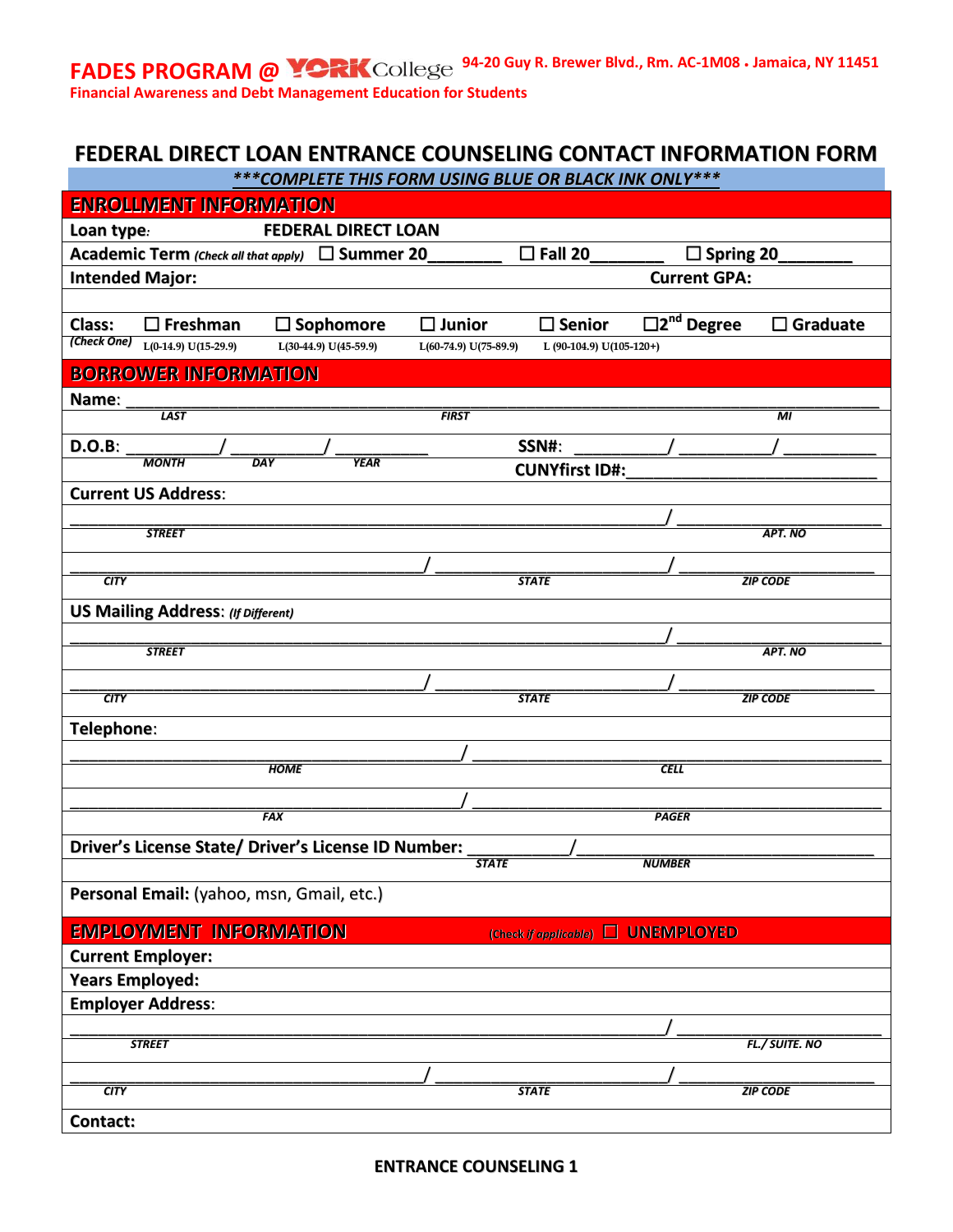**FADES PROGRAM @ <b>PORK** College <sup>94-20</sup> Guy R. Brewer Blvd., Rm. AC-1M08 · Jamaica, NY 11451

**Financial Awareness and Debt Management Education for Students**

| <b>OFFICE PHONE</b>                       |              |                       | <b>OFFICE CELL</b>        |                        |
|-------------------------------------------|--------------|-----------------------|---------------------------|------------------------|
|                                           |              |                       |                           |                        |
| <b>FAX</b>                                |              |                       | <b>EMAIL</b>              |                        |
| <b>PARENT INFORMATION</b>                 |              |                       |                           |                        |
| <b>PARENT 1/Legal Guardian 1</b>          |              |                       | <b>Deceased</b><br>$\Box$ | $\Box$ Foreign Country |
|                                           |              | (Check if applicable) |                           |                        |
| Name:<br><b>LAST</b>                      | <b>FIRST</b> |                       |                           | $\overline{M}$         |
|                                           |              |                       |                           |                        |
|                                           |              |                       |                           |                        |
| <b>Current US Address:</b>                |              |                       |                           |                        |
| <b>STREET</b>                             |              |                       |                           | APT. NO                |
|                                           |              |                       |                           |                        |
| CTY                                       |              | <b>STATE</b>          |                           | <b>ZIP CODE</b>        |
|                                           |              |                       |                           |                        |
| <b>US Mailing Address: (If Different)</b> |              |                       |                           |                        |
| <b>STREET</b>                             |              |                       |                           | APT. NO                |
|                                           |              |                       |                           |                        |
|                                           |              |                       |                           |                        |
| CTY                                       |              | <b>STATE</b>          |                           | <b>ZIP CODE</b>        |
| Telephone:                                |              |                       |                           |                        |
|                                           |              |                       |                           |                        |
| <b>HOME</b>                               |              |                       | <b>CELL</b>               |                        |
|                                           |              |                       |                           |                        |
| <b>FAX</b>                                |              |                       | <b>PAGER</b>              |                        |
| Personal Email: (yahoo, msn, Gmail, etc.) |              |                       |                           |                        |
| <b>PARENT 2/Legal Guardian 2</b>          |              | (Check if applicable) | □<br><b>Deceased</b>      | $\Box$ Foreign Country |
| Name:                                     |              |                       |                           |                        |
| <b>LAST</b>                               | <b>FIRST</b> |                       |                           | MI                     |
|                                           |              |                       |                           |                        |
| <b>Current US Address:</b>                |              |                       |                           |                        |
|                                           |              |                       |                           |                        |
| <b>STREET</b>                             |              |                       |                           | APT. NO                |
|                                           |              |                       |                           |                        |
| CTY                                       |              | <b>STATE</b>          |                           | <b>ZIP CODE</b>        |
| <b>US Mailing Address: (If Different)</b> |              |                       |                           |                        |
|                                           |              |                       |                           |                        |
| <b>STREET</b>                             |              |                       |                           | APT. NO                |
|                                           |              |                       |                           |                        |
| CTY                                       |              | <b>STATE</b>          |                           | <b>ZIP CODE</b>        |
|                                           |              |                       |                           |                        |
|                                           |              |                       |                           |                        |
| Telephone:                                |              |                       |                           |                        |
| <b>HOME</b>                               |              |                       | $\overline{CELL}$         |                        |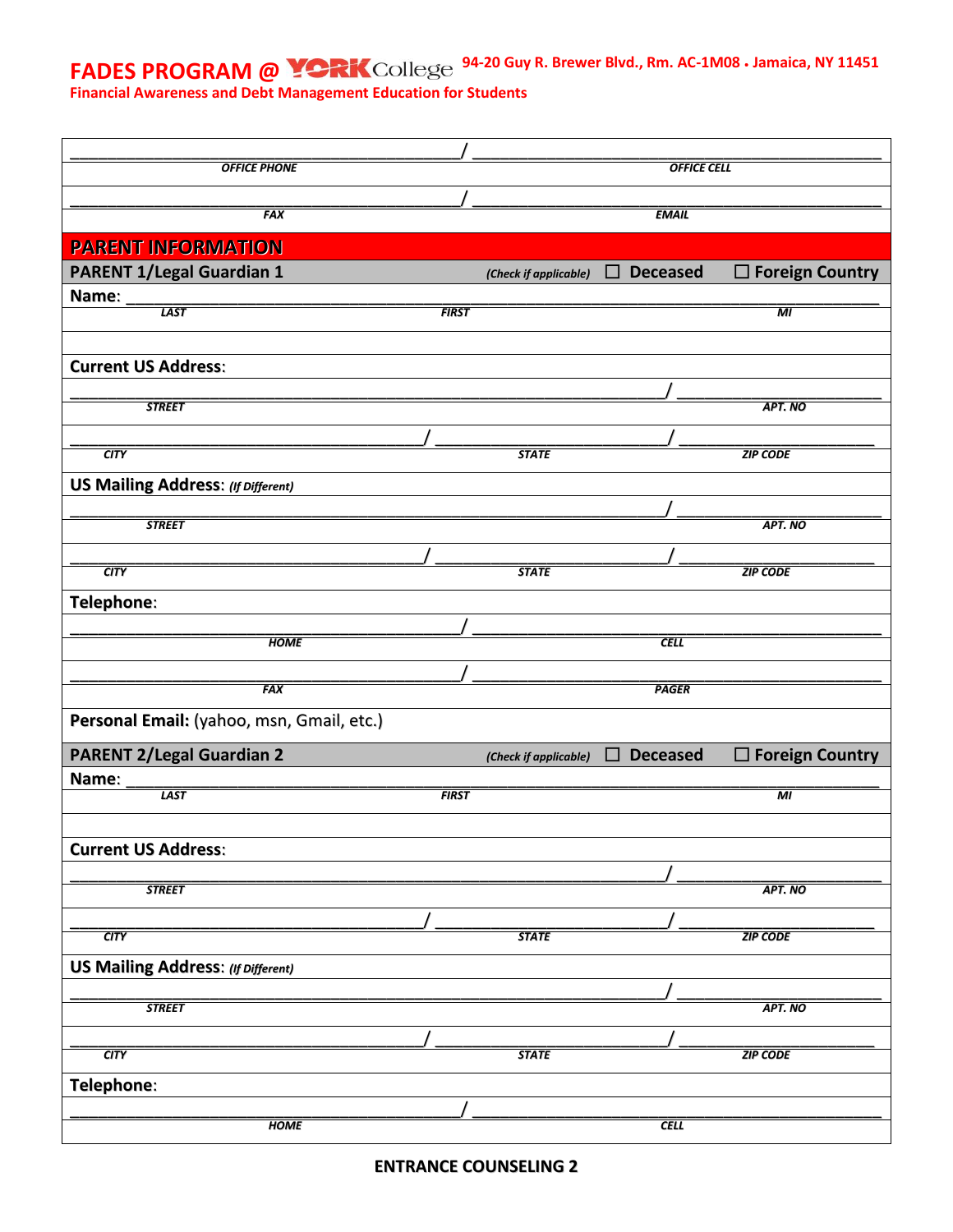**FADES PROGRAM @ <b>PORK** College <sup>94-20</sup> Guy R. Brewer Blvd., Rm. AC-1M08 · Jamaica, NY 11451

**Financial Awareness and Debt Management Education for Students**

| <b>FAX</b>                                                                                                                  |              |              | <b>WORK</b> |                 |
|-----------------------------------------------------------------------------------------------------------------------------|--------------|--------------|-------------|-----------------|
| Personal Email: (yahoo, msn, Gmail, etc.)                                                                                   |              |              |             |                 |
| REFERENCE INFORMATION: Your References Must Have Separate U.S. Addresses                                                    |              |              |             |                 |
| Nearest Relative Not Living With You: (Ex; Grandparents, Uncle, Aunt, Cousin, Brother, Sister)                              |              |              |             |                 |
| Name:                                                                                                                       |              |              |             |                 |
| <b>LAST</b>                                                                                                                 | <b>FIRST</b> |              |             | MI              |
| <b>Relationship to you:</b>                                                                                                 |              |              |             |                 |
|                                                                                                                             |              |              |             |                 |
| <b>Current US Address:</b>                                                                                                  |              |              |             |                 |
|                                                                                                                             |              |              |             |                 |
| <b>STREET</b>                                                                                                               |              |              |             | APT. NO         |
|                                                                                                                             |              |              |             |                 |
| CTY                                                                                                                         |              | <b>STATE</b> |             | <b>ZIP CODE</b> |
| <b>US Mailing Address: (If Different)</b>                                                                                   |              |              |             |                 |
|                                                                                                                             |              |              |             |                 |
| <b>STREET</b>                                                                                                               |              |              |             | APT. NO         |
|                                                                                                                             |              |              |             |                 |
| <b>CITY</b>                                                                                                                 |              | <b>STATE</b> |             | <b>ZIP CODE</b> |
| Telephone:                                                                                                                  |              |              |             |                 |
| <b>HOME</b>                                                                                                                 |              |              | <b>CELL</b> |                 |
|                                                                                                                             |              |              |             |                 |
| <b>FAX</b>                                                                                                                  |              |              | <b>WORK</b> |                 |
|                                                                                                                             |              |              |             |                 |
| Personal Email: (yahoo, msn, Gmail, etc.)                                                                                   |              |              |             |                 |
| REFERENCE 1: Must have a 3 year minimum relationship (Ex; Family Friend, Co-Worker, Professor, Counselor, Neighbor, Pastor) |              |              |             |                 |
| Name:                                                                                                                       |              |              |             |                 |
| <b>LAST</b>                                                                                                                 | <b>FIRST</b> |              |             | МI              |
| Relationship to you:                                                                                                        |              |              |             |                 |
|                                                                                                                             |              |              |             |                 |
| <b>Current US Address:</b>                                                                                                  |              |              |             |                 |
| <b>STREET</b>                                                                                                               |              |              |             | APT. NO         |
|                                                                                                                             |              |              |             |                 |
| <b>CITY</b>                                                                                                                 |              | <b>STATE</b> |             | <b>ZIP CODE</b> |
| <b>US Mailing Address: (If Different)</b>                                                                                   |              |              |             |                 |
|                                                                                                                             |              |              |             |                 |
| <b>STREET</b>                                                                                                               |              |              |             | APT. NO         |
|                                                                                                                             |              |              |             |                 |
| CTY                                                                                                                         |              | <b>STATE</b> |             | <b>ZIP CODE</b> |
| Telephone:                                                                                                                  |              |              |             |                 |
|                                                                                                                             |              |              |             |                 |

**ENTRANCE COUNSELING 3**